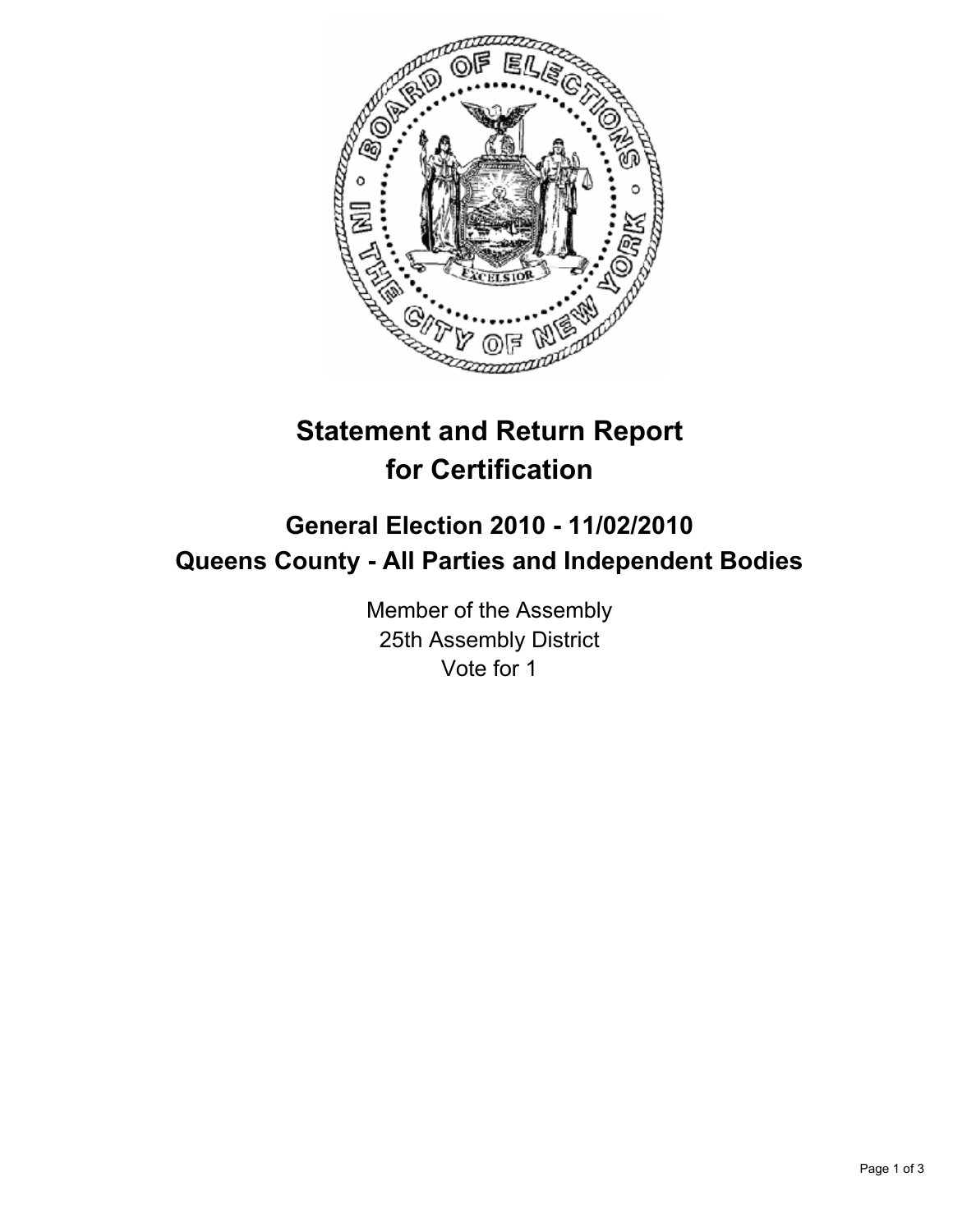

## **Assembly District 25**

| PUBLIC COUNTER                          | 16,578      |
|-----------------------------------------|-------------|
| <b>EMERGENCY</b>                        | 52          |
| ABSENTEE/MILITARY                       | 391         |
| <b>AFFIDAVIT</b>                        | 171         |
| <b>Total Ballots</b>                    | 17,323      |
| RORY I LANCMAN (DEMOCRATIC)             | 10,729      |
| RORY I LANCMAN (WORKING FAMILIES)       | 959         |
| ALAN SIRATE (WRITE-IN)                  | 1           |
| <b>BARAK HAIMOFF (WRITE-IN)</b>         | 1           |
| CHAIN WALLACH (WRITE-IN)                | 1           |
| DEAN MILLER (WRITE-IN)                  | 1           |
| ENRIQUE FOANDA (WRITE-IN)               | 1           |
| ERIK DEPAULA (WRITE-IN)                 | 1           |
| <b>GRACE MENG (WRITE-IN)</b>            | 2           |
| <b>GREG LACHAGGA (WRITE-IN)</b>         | 1           |
| IAN HANETZ (WRITE-IN)                   | 1           |
| JOSH KACHENOLVICH (WRITE-IN)            | $\mathbf 1$ |
| LAWRENCE LIM (WRITE-IN)                 | 1           |
| MICAEL MANGELLI (WRITE-IN)              | 1           |
| NO NAME (WRITE-IN)                      | 8           |
| RABBI HAYIN SHWARTZ (WRITE-IN)          | 1           |
| RICK LAZIO (WRITE-IN)                   | 1           |
| RON PAUL (WRITE-IN)                     | 2           |
| SIMA ANCSHOOLS (WRITE-IN)               | 1           |
| STEPHEN COLBERT (WRITE-IN)              | $\mathbf 1$ |
| STEVE L. ROMERO (WRITE-IN)              | 1           |
| VINCENT TABONE (WRITE-IN)               | 1           |
| <b>VYTASTAL VILENISSTAIS (WRITE-IN)</b> | 1           |
| WILLIAM G KRESCI (WRITE-IN)             | 1           |
| WILLIAM LIN (WRITE-IN)                  | 1           |
| WILLIAM SCARBOROUGH (WRITE-IN)          | 1           |
| <b>Total Votes</b>                      | 11,721      |
| Unrecorded                              | 5,602       |